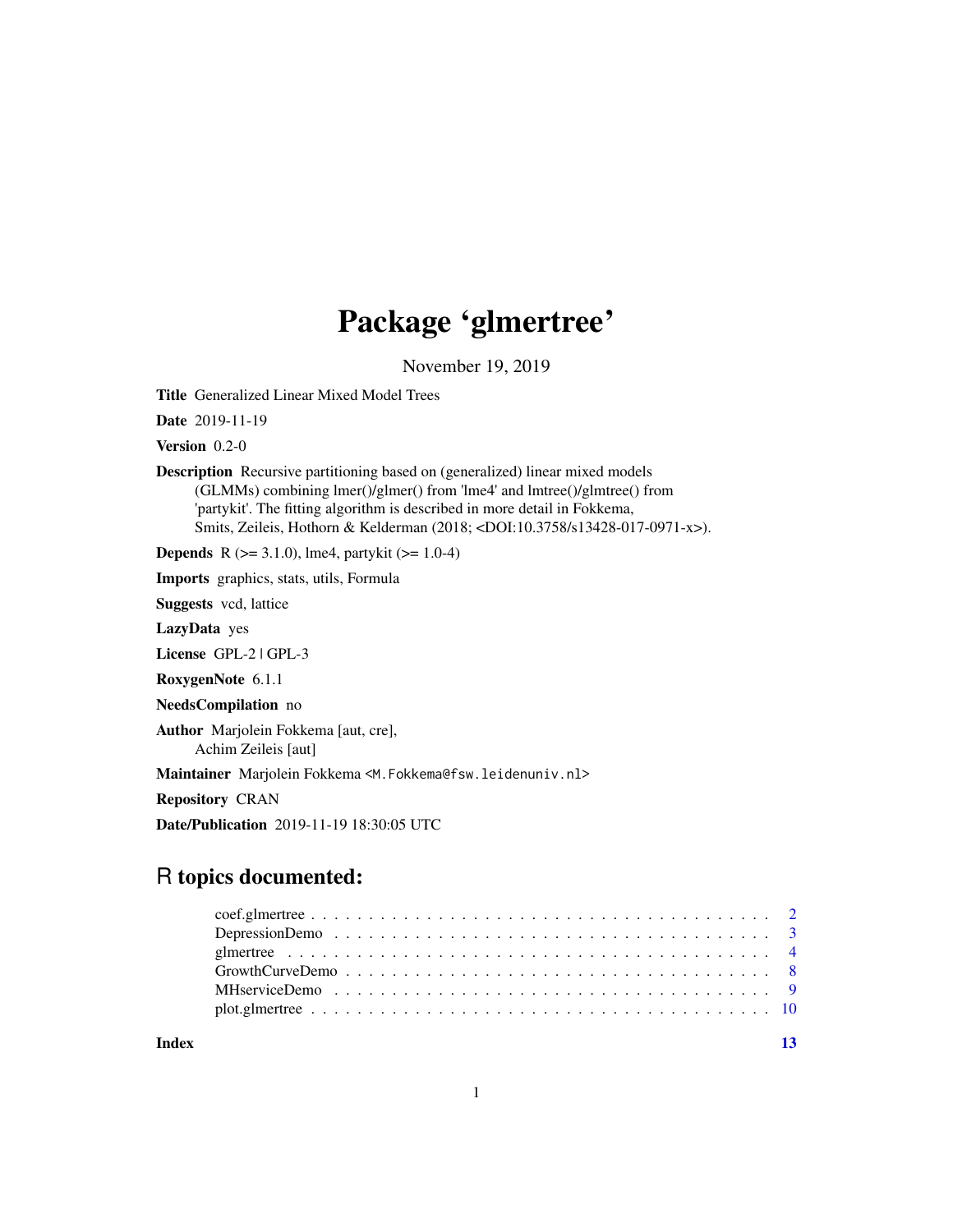<span id="page-1-0"></span>

## Description

coef and fixef methods for (g)lmertree objects.

## Usage

```
## S3 method for class 'lmertree'
coef(object, which = "tree", drop = FALSE, ...)## S3 method for class 'lmertree'
fixef(object, which = "tree", drop = FALSE, ...)
## S3 method for class 'glmertree'
coef(object, which = "tree", drop = FALSE, ...)## S3 method for class 'glmertree'
fixef(object, which = "tree", drop = FALSE, ...)
```
## Arguments

| object | an object of class lmertree or glmertree.                                                                                        |
|--------|----------------------------------------------------------------------------------------------------------------------------------|
| which  | character; "tree" (default) or "global". Specifies whether local (tree) or global<br>fixed-effects estimates should be returned. |
| drop   | logical. Only used when which = "tree"; delete the dimensions of the resulting<br>array if it has only one level?                |
| .      | Additional arguments, curretnly not used.                                                                                        |

## Details

The code is still under development and might change in future versions.

#### Value

If type = "local", returns a matrix of estimated local fixed-effects coefficients, with a row for every terminal node and a column for every fixed effect. If type = "global", returns a numeric vector of estimated global fixed-effects coefficients.

## References

Fokkema M, Smits N, Zeileis A, Hothorn T, Kelderman H (2018). "Detecting Treatment-Subgroup Interactions in Clustered Data with Generalized Linear Mixed-Effects Model Trees". Behavior Research Methods, 50(5), 2016-2034. <https://doi.org/10.3758/s13428-017-0971-x>

## See Also

[lmertree](#page-3-1), [glmertree](#page-3-2), [party-plot](#page-0-0).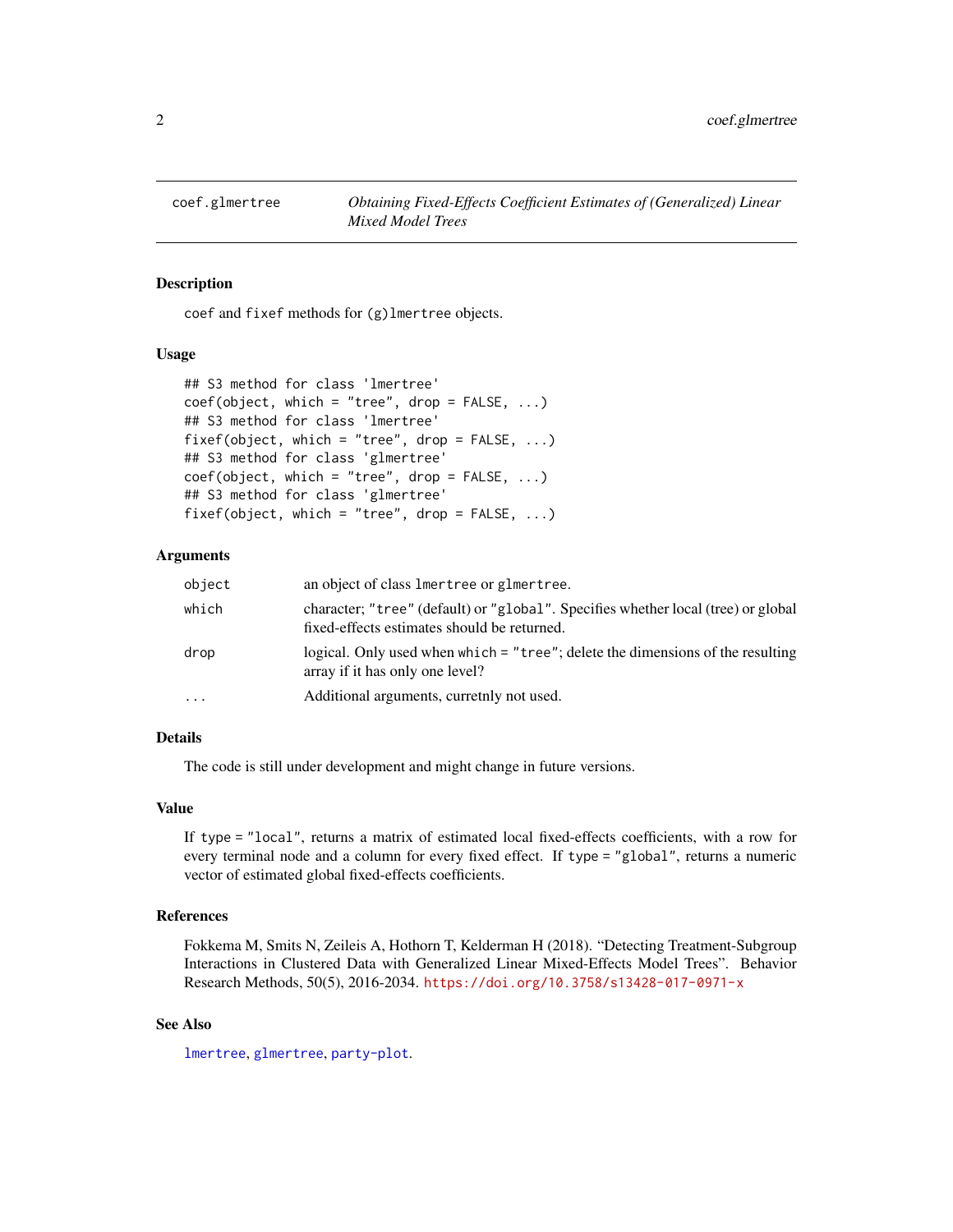## <span id="page-2-0"></span>DepressionDemo 3

## Examples

```
## load artificial example data
data("DepressionDemo", package = "glmertree")
## fit LMM tree with local fixed effects only
lt <- lmertree(depression ~ treatment + age | cluster | anxiety + duration,
  data = DepressionDemo)
coef(lt)
## fit LMM tree including both local and global fixed effect
lt <- lmertree(depression ~ treatment | (age + (1|cluster)) | anxiety + duration,
  data = DepressionDemo)
coef(lt, which = "tree") # default behaviour
coef(lt, which = "global")
## fit GLMM tree with local fixed effects only
gt <- glmertree(depression_bin ~ treatment | cluster |
  age + anxiety + duration, data = DepressionDemo)
coef(gt)
## fit GLMM tree including both local and global fixed effect
gt <- glmertree(depression_bin ~ treatment | (age + (1|cluster)) |
  anxiety + duration, data = DepressionDemo)
coef(gt, which = "tree") # default behaviorcoef(gt, which = "global")
```
DepressionDemo *Artificial depression treatment dataset*

## Description

Simulated dataset of a randomized clinical trial  $(N = 150)$  to illustrate fitting of (G)LMM trees.

## Usage

```
data("DepressionDemo")
```
## Format

A data frame containing 150 observations on 6 variables:

depression numeric. Continuous treatment outcome variable (range:  $3-16$ ,  $M = 9.12$ ,  $SD = 2.66$ ).

treatment factor. Binary treatment variable.

cluster factor. Indicator for cluster with 10 levels.

age numeric. Continuous partitioning variable (range:  $18-69$ ,  $M = 45$ ,  $SD = 9.56$ ).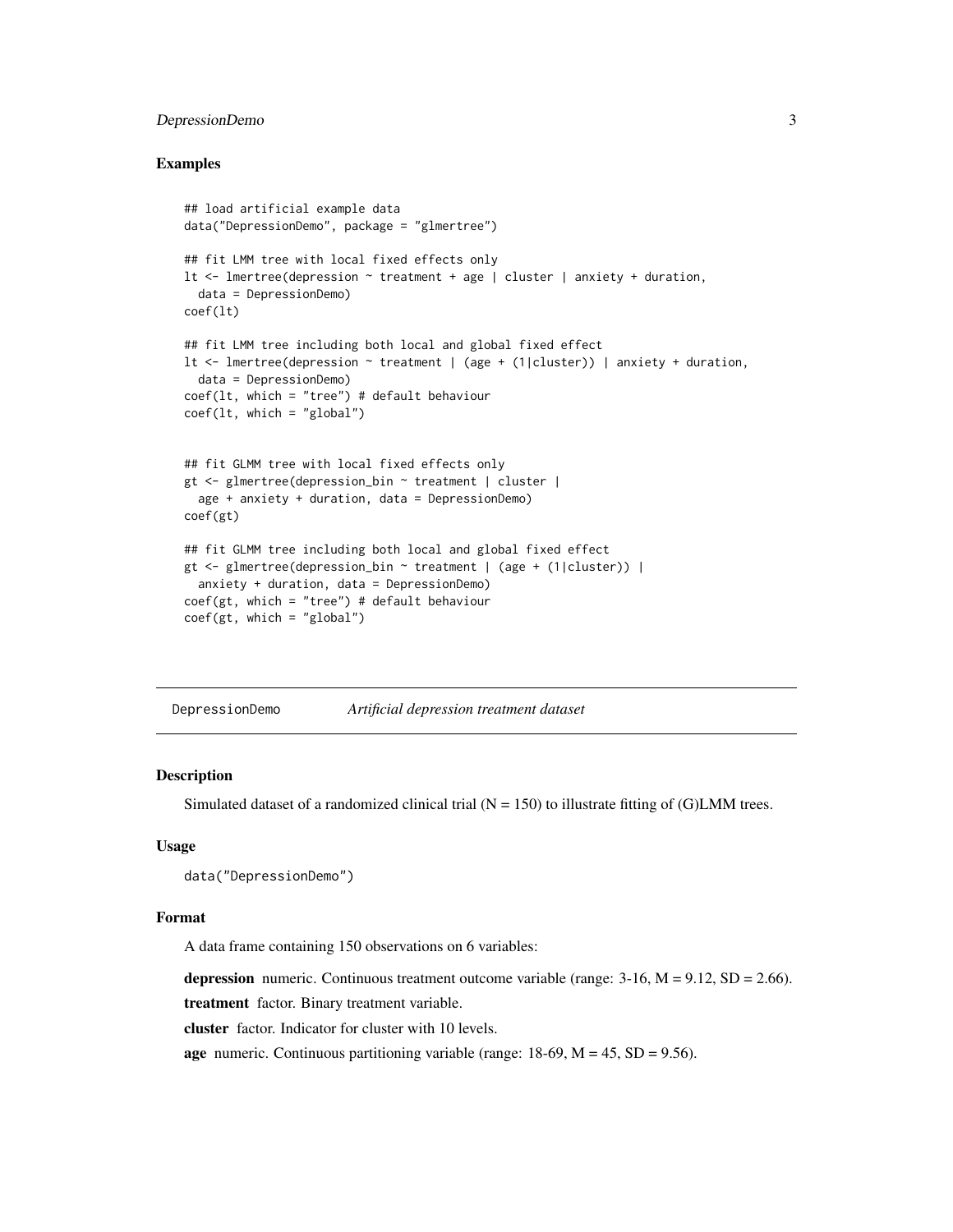<span id="page-3-0"></span>anxiety numeric. Continuous partitioning variable (range:  $3-18$ ,  $M = 10.26$ ,  $SD = 3.05$ ). duration numeric. Continuous partitioning variable (range:  $1-17$ ,  $M = 6.97$ , SD = 2.90). depression bin factor. Binarized treatment outcome variable  $(0 =$  recovered,  $1 =$  not recovered).

#### Details

The data were generated such that the duration and anxiety covariates characterized three subgroups with differences in treatment effects. The cluster variable was used to introduce a random intercept that should be accounted for. The treatment outcome is an index of depressive symptomatology.

## See Also

[lmertree](#page-3-1), [glmertree](#page-3-2)

## Examples

```
data("DepressionDemo", package = "glmertree")
summary(DepressionDemo)
lt <- lmertree(depression ~ treatment | cluster | anxiety + duration + age,
        data = DepressionDemo)
plot(lt)
gt <- glmertree(depression_bin ~ treatment | cluster | anxiety + duration + age,
        data = DepressionDemo)
plot(gt)
```
<span id="page-3-2"></span>glmertree *(Generalized) Linear Mixed Model Trees*

## <span id="page-3-1"></span>Description

Model-based recursive partitioning based on (generalized) linear mixed models.

#### Usage

```
lmertree(formula, data, weights = NULL, cluster = NULL,
  ranefstart = NULL, offset = NULL, joint = TRUE,
  abstol = 0.001, maxit = 100, dfsplit = TRUE, verbose = FALSE,
 plot = FALSE, REML = TRUE, lmer.contrib = lmerControl(), ...)glmertree(formula, data, family = "binomial", weights = NULL,
 cluster = NULL, ranefstart = NULL, offset = NULL, joint = TRUE,
  abstol = 0.001, maxit = 100, dfsplit = TRUE, verbose = FALSE,
 plot = FALSE, nAGQ = 1L, glmer.contrib = glmerControl(), ...)
```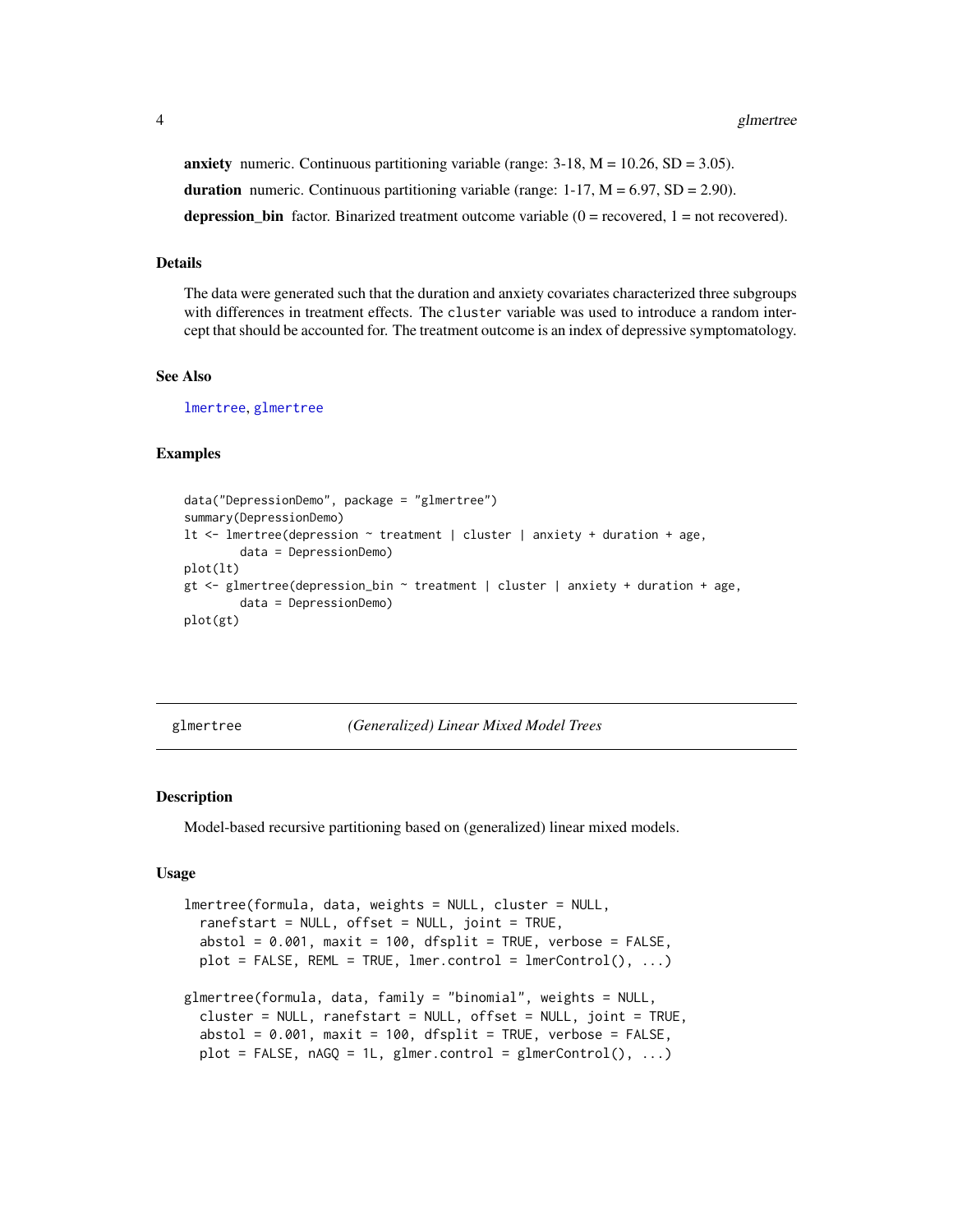#### <span id="page-4-0"></span>glmertree 5

## Arguments

| formula    | formula specifying the response variable and a three-part right-hand-side de-<br>scribing the regressors, random effects, and partitioning variables, respectively.<br>For details see below.                                                                                                                                                                                                                                                                                                                                                                                     |
|------------|-----------------------------------------------------------------------------------------------------------------------------------------------------------------------------------------------------------------------------------------------------------------------------------------------------------------------------------------------------------------------------------------------------------------------------------------------------------------------------------------------------------------------------------------------------------------------------------|
| data       | data.frame to be used for estimating the model tree.                                                                                                                                                                                                                                                                                                                                                                                                                                                                                                                              |
| family     | family specification for glmtree and glmer. See glm documentation for fami-<br>lies.                                                                                                                                                                                                                                                                                                                                                                                                                                                                                              |
| weights    | numeric. An optional numeric vector of weights. Can be a name of a column in<br>data or a vector of length nrow(data).                                                                                                                                                                                                                                                                                                                                                                                                                                                            |
| cluster    | optional vector of cluster IDs to be employed for clustered covariances in the<br>parameter stability tests. Can be a name of a column in data or a vector of<br>length nrow(data). If cluster = NULL (the default), observation-level covari-<br>ances are employed in the parameter stability tests. If partitioning variables are<br>measured on the cluster level, this will likely yield spurious splits, which can be<br>mitigated by specification of the cluster argument, which results in cluster-level<br>covariances being employed in the parameter stability tests. |
| ranefstart | NULL (the default), TRUE, or a numeric vector of length nrow (data). Specifies<br>the offset to be used in estimation of the first tree. NULL by default, yielding a<br>zero offset initialization. If ranefstart = TRUE is specified, the random effects<br>will be estimated first and the first tree will be grown using the random-effects<br>predictions as an offset.                                                                                                                                                                                                       |
| offset     | optional numeric vector to be included in the linear predictor with a coeffcient<br>of one. Note that offset can be a name of a column in data or a a numeric<br>vector of length nrow(data).                                                                                                                                                                                                                                                                                                                                                                                     |
| joint      | logical. Should the fixed effects from the tree be (re-)estimated jointly along<br>with the random effects?                                                                                                                                                                                                                                                                                                                                                                                                                                                                       |
| abstol     | numeric. The convergence criterion used for estimation of the model. When the<br>difference in log-likelihoods of the random-effects model from two consecutive<br>iterations is smaller than abstol, estimation of the model tree has converged.                                                                                                                                                                                                                                                                                                                                 |
| maxit      | numeric. The maximum number of iterations to be performed in estimation of<br>the model tree.                                                                                                                                                                                                                                                                                                                                                                                                                                                                                     |
| dfsplit    | logical or numeric. as.integer(dfsplit) is the degrees of freedom per se-<br>lected split employed when extracting the log-likelihood.                                                                                                                                                                                                                                                                                                                                                                                                                                            |
| verbose    | Should the log-likelihood value of the estimated random-effects model be printed<br>for every iteration of the estimation?                                                                                                                                                                                                                                                                                                                                                                                                                                                        |
| plot       | Should the tree be plotted at every iteration of the estimation? Note that selecting<br>this option slows down execution of the function.                                                                                                                                                                                                                                                                                                                                                                                                                                         |
| REML       | logical scalar. Should the fixef-effects estimates be chosen to optimize the<br>REML criterion (as opposed to the log-likelihood)? Will be passed to funtion<br>lmer(). See lmer for details.                                                                                                                                                                                                                                                                                                                                                                                     |
| nAGO       | integer scalar. Specifies the number of points per axis for evaluating the adaptive<br>Gauss-Hermite approximation to the log-likelihood, to be passed to function<br>$glmer()$ . See $glmer$ for details.                                                                                                                                                                                                                                                                                                                                                                        |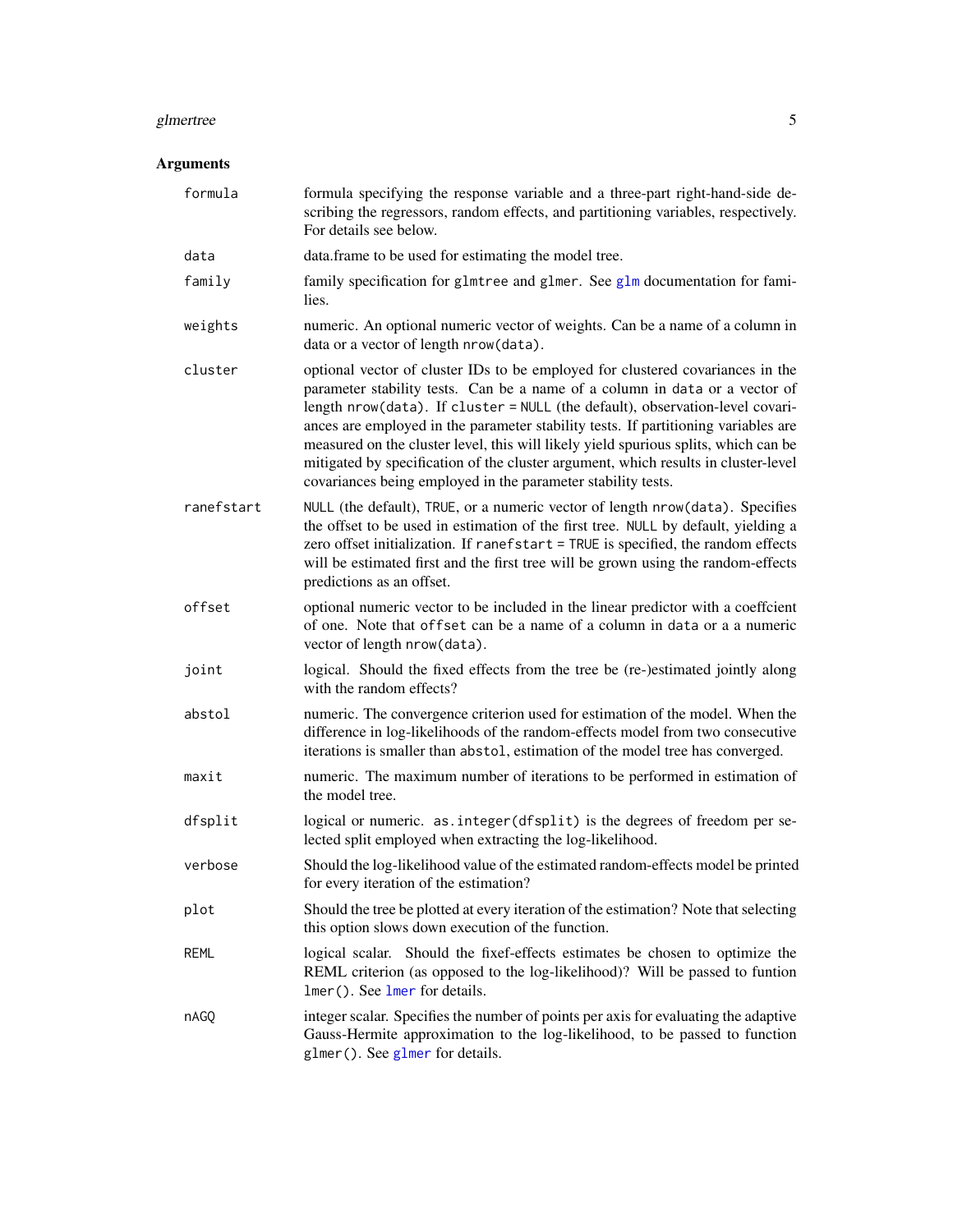<span id="page-5-0"></span>

| lmer.control, glmer.control |  |  |  |  |
|-----------------------------|--|--|--|--|
|-----------------------------|--|--|--|--|

| list. An optional list with control parameters to be passed to $lmer()$ and $glmer(),$ |
|----------------------------------------------------------------------------------------|
| respectively. See lmerControl for details.                                             |

... Additional arguments to be passed to lmtree() or glmtree(). See [mob\\_control](#page-0-0) documentation for details.

## Details

(G)LMM trees learn a tree where each terminal node is associated with different fixed-effects regression coefficients while adjusting for global random effects (such as a random intercept). This allows for detection of subgroups with different fixed-effects parameter estimates, keeping the random effects constant throughout the tree (i.e., random effects are estimated globally). The estimation algorithm iterates between (1) estimation of the tree given an offset of random effects, and (2) estimation of the random effects given the tree structure. See Fokkema et al. (2018) for a detailed introduction.

To specify all variables in the model a formula such as  $y \sim x1 + x2$  | random | z1 + z2 + z3 is used, where y is the response,  $x1$  and  $x2$  are the regressors in every node of the tree, random is the random effects, and z1 to z3 are the partitioning variables considered for growing the tree. If random is only a single variable such as id a random intercept with respect to id is used. Alternatively, it may be an explicit random-effects formula such as  $(1 | id)$  or a more complicated formula such as  $((1 + time))$ | id). (Note that in the latter two formulas, the brackets are necessary to protect the pipes in the random-effects formulation.)

In the random-effects model from step (2), two strategies are available: Either the fitted values from the tree can be supplied as an offset (joint = FALSE) so that only the random effects are estimated. Or the fixed effects are (re-)estimated along with the random effects using a nesting factor with nodes from the tree (joint = TRUE). In the former case, the estimation of each random-effects model is typically faster, but more iterations are required.

The code is still under development and might change in future versions.

## Value

The function returns a list with the following objects:

| tree       | The final lmtree/glmtree.                                                                                                     |
|------------|-------------------------------------------------------------------------------------------------------------------------------|
| lmer       | The final lmer random-effects model.                                                                                          |
| ranef      | The corresponding random effects of lmer.                                                                                     |
| varcorr    | The corresponding VarCorr(lmer).                                                                                              |
| variance   | The corresponding $attr(VarCorr(1mer), "sc")^2$ .                                                                             |
| data       | The dataset specified with the data argument including added auxiliary vari-<br>ables ranef and tree from the last iteration. |
| loglik     | The log-likelihood value of the last iteration.                                                                               |
| iterations | The number of iterations used to estimate the lmertree.                                                                       |
| maxit      | The maximum number of iterations specified with the maxit argument.                                                           |
| ranefstart | The random effects used as an offset, as specified with the ranefstart argu-<br>ment.                                         |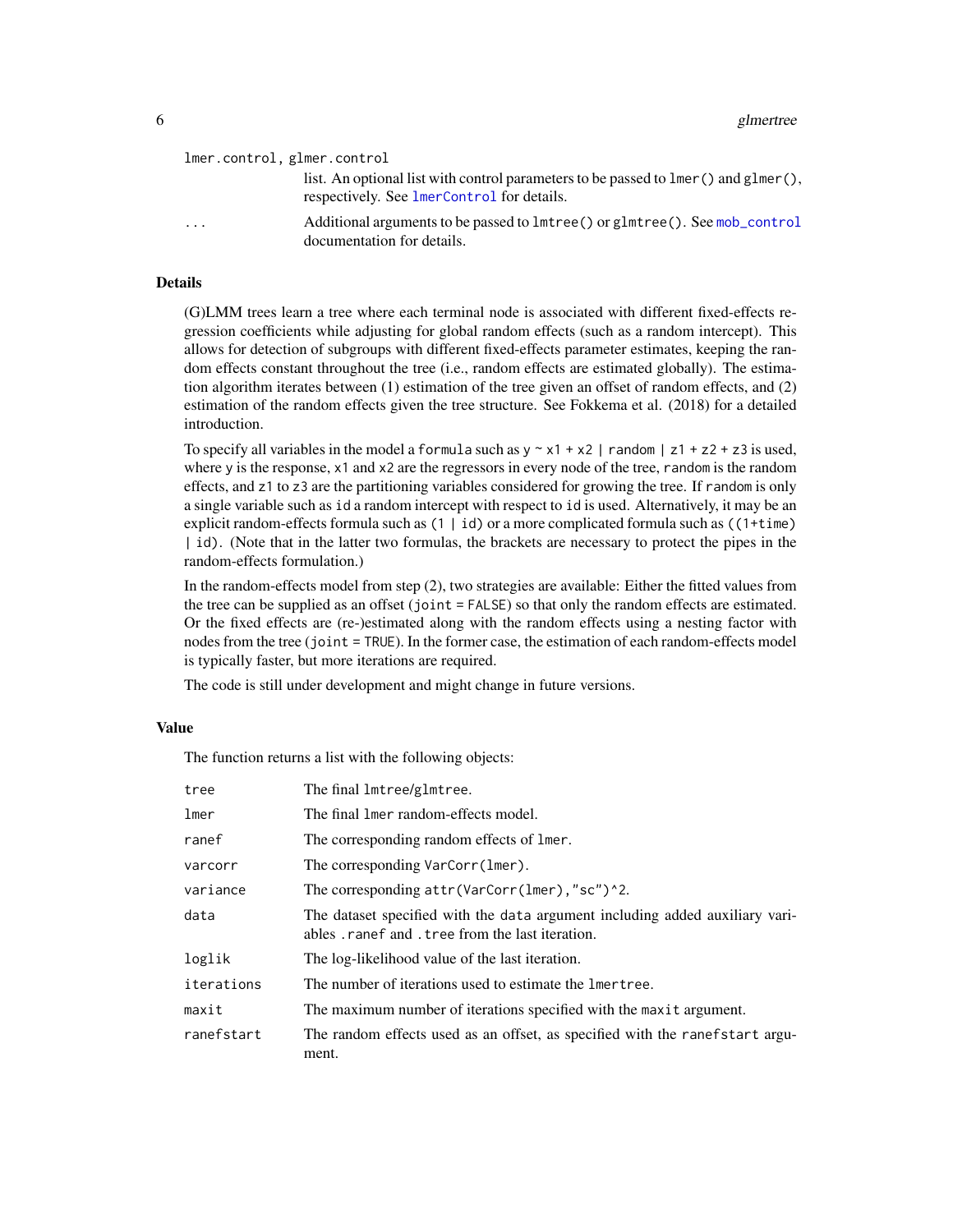#### <span id="page-6-0"></span>glmertree 7

| formula       | The formula as specified with the formula argument.                                                                                      |
|---------------|------------------------------------------------------------------------------------------------------------------------------------------|
| randomformula | The formula as specified with the randomformula argument.                                                                                |
| abstol        | The prespecified value for the change in log-likelihood to evaluate convergence,<br>as specified with the abstol argument.               |
| mob.control   | A list containing control parameters passed to 1mtree(), as specified with                                                               |
| lmer.control  | A list containing control parameters passed to lmer(), as specified in the lmer.control<br>argument.                                     |
| joint         | Whether the fixed effects from the tree were (re-)estimated jointly along with<br>the random effects, specified with the joint argument. |

## References

Fokkema M, Smits N, Zeileis A, Hothorn T, Kelderman H (2018). "Detecting Treatment-Subgroup Interactions in Clustered Data with Generalized Linear Mixed-Effects Model Trees". Behavior Research Methods, 50(5), 2016-2034. <https://doi.org/10.3758/s13428-017-0971-x>

#### See Also

[lmer](#page-0-0), [glmer](#page-0-0), [lmtree](#page-0-0), [glmtree](#page-0-0), [plot.lmertree](#page-9-1), [plot.glmertree](#page-9-2)

## Examples

```
## artificial example data
data("DepressionDemo", package = "glmertree")
## fit normal linear regression LMM tree for continuous outcome
lt \le lmertree(depression \sim treatment | cluster | age + anxiety + duration,
  data = DepressionDemo)
print(lt)
plot(lt, which = "all") # default behavior, may also be "tree" or "ranef"
coef(lt)
ranef(lt)
predict(lt, type = "response") # default behavior, may also be "node"
predict(lt, re.form = NA) # excludes random effects, see ?lme4::predict.merMod
residuals(lt)
VarCorr(lt) # see lme4::VarCorr
## fit logistic regression GLMM tree for binary outcome
gt \lt- glmertree(depression_bin \sim treatment | cluster | age + anxiety + duration,
  data = DepressionDemo)
print(gt)
plot(gt, which = "all") # default behavior, may also be "tree" or "ranef"
coef(gt)
ranef(gt)
predict(gt, type = "response") # default behavior, may also be "node" or "link"
predict(gt, re.form = NA) # excludes random effects, see ?lme4::predict.merMod
residuals(gt)
VarCorr(gt) # see lme4::VarCorr
```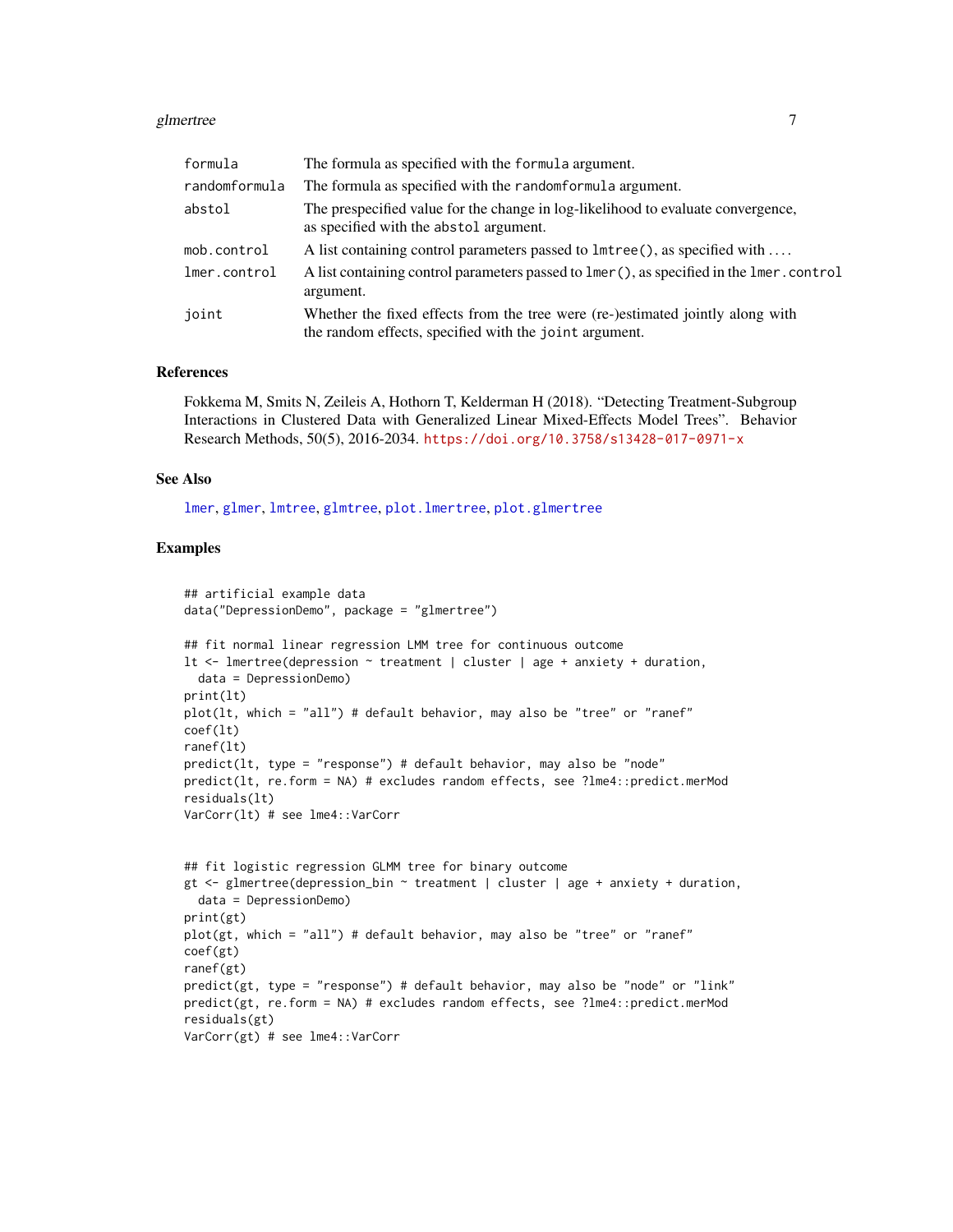<span id="page-7-0"></span>

#### Description

Artificial dataset to illustrate fitting of LMM trees with growth curve models in the terminal nodes.

#### Usage

```
data("GrowthCurveDemo")
```
#### Format

A data frame containing 1250 repeated observations on 250 persons. x1 - x8 are time-invariant partitioning variables. Thus, they are measurements on the person (i.e., cluster) level, not on the individual observation level.

person numeric. Indicator linking repeated measurements to persons.

time factor. Indicator for timepoint.

y numeric. Response variable.

x1 numeric. Potential partitioning variable.

x2 numeric. Potential partitioning variable.

x3 numeric. Potential partitioning variable.

x4 numeric. Potential partitioning variable.

x5 numeric. Potential partitioning variable.

x6 numeric. Potential partitioning variable.

x7 numeric. Potential partitioning variable.

x8 numeric. Potential partitioning variable.

#### Details

Data were generated so that x1, x2 and x3 are true partitioning variables, x4 through x8 are noise variables. The (potential) partitioning variables are time invariant. Time-varying covariates can also be included in the model. For partitioning growth curves these should probably not be potential partitioning variables, as this could result in observations from the same person ending up in different terminal nodes. Thus, time-varying covariates are probably best included as predictors in the node-specific regression model. E.g.:  $y \sim$  time + timevarying\_cov | person | x1 + x2 + x3 + x4.

## See Also

[lmertree](#page-3-1), [glmertree](#page-3-2)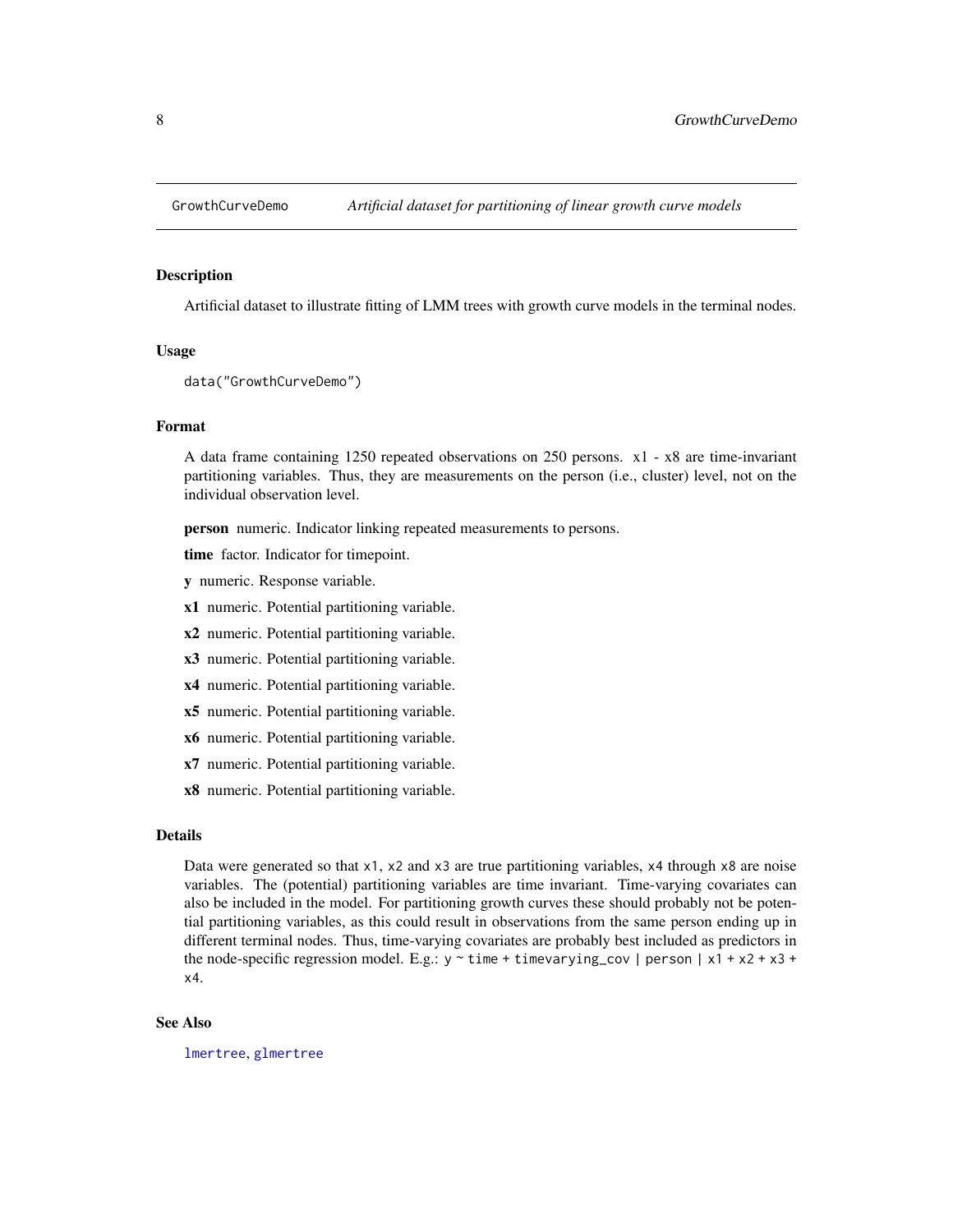## <span id="page-8-0"></span>MHserviceDemo 9

## Examples

```
data("GrowthCurveDemo", package = "glmertree")
head(GrowthCurveDemo)
```

```
## Fit LMM tree with a random intercept w.r.t. person:
form \le- y \sim time | person | x1 + x2 + x3 + x4 + x5 + x6 + x7 + x8
lt.default <- lmertree(form, data = GrowthCurveDemo)
plot(lt.default, which = "tree") ## yields too large tree
VarCorr(lt.default)
```
## Account for measurement level of the partitioning variables: lt.cluster <- lmertree(form, cluster = person, data = GrowthCurveDemo) plot(lt.cluster, which = "tree") ## yields correct tree VarCorr(lt.cluster) ## yields slightly larger ranef variance

```
## Fit LMM tree with random intercept and random slope of time w.r.t. person:
form.s <- y \sim time | (1 + time | person) | x1 + x2 + x3 + x4 + x5 + x6 + x7 + x8
lt.s.cluster <- lmertree(form.s, cluster = person, data = GrowthCurveDemo)
plot(lt.s.cluster, which = "tree") ## same tree as before
VarCorr(lt.s.cluster)
```
MHserviceDemo *Artificial mental-health service outcomes dataset*

#### Description

Artificial dataset of treatment outcomes  $(N = 3739)$  of 13 mental-health services to illustrate fitting of (G)LMM trees with constant fits in terminal nodes.

## Usage

```
data("MHserviceDemo")
```
#### Format

A data frame containing 3739 observations on 8 variables:

age numeric. Variable representing age in years (range:  $4.8 - 23.6$ ,  $M = 11.46$ ).

**impact** numeric. Continuous variable representing severity of and impairment due to mental-health problems at baseline. Higher values indicate higher severity and impairment.

**gender** factor. Indicator for gender.

emotional factor. Indicator for presence of emotional disorder at baseline.

autism factor. Indicator for presence of autistic disorder at baseline.

conduct factor. Indicator for mental-health service provider.

**cluster\_id** factor. Binarized treatment outcome variable  $(0 =$  recovered,  $1 =$  not recovered.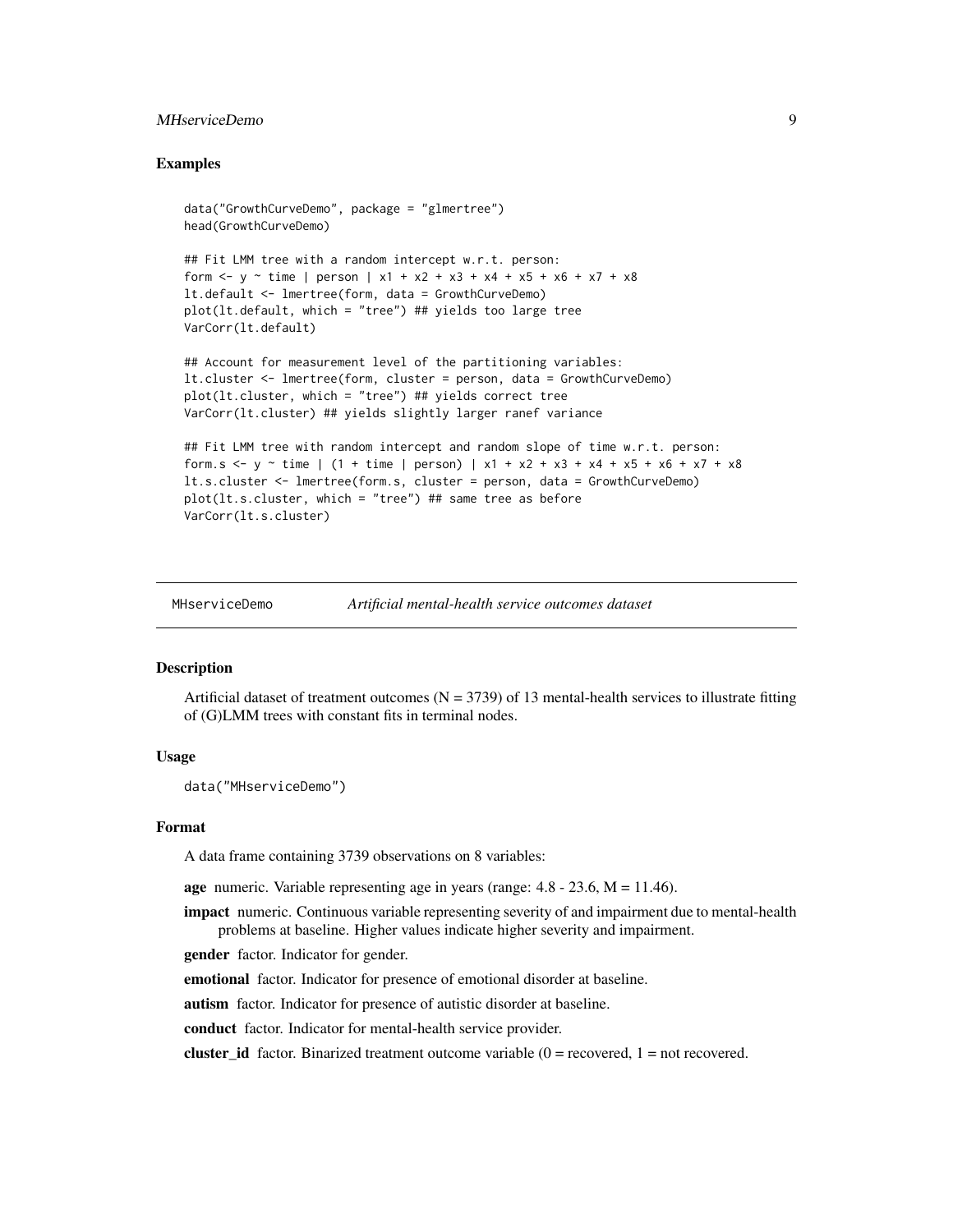<span id="page-9-0"></span>outcome numeric. Variable representing treatment outcome as measured by a total mental-health difficulties score assessed about 6 months after baseline, corrected for the baseline assessment. Higher values indicate poorer outcome.

## Details

Dataset was modelled after Edbrooke-Childs et al. (2017), who analyzed a sample of  $N = 3,739$ \$ young people who received treatment at one of 13 mental-health service providers in the UK. Note that the data were artificially generated and do not reflect actual empirical findings.

## See Also

[lmertree](#page-3-1), [glmertree](#page-3-2)

#### Examples

```
data("MHserviceDemo", package = "glmertree")
summary(MHserviceDemo)
lt <- lmertree(outcome ~ 1 | cluster_id | age + gender + emotional +
               autism + impact + conduct, data = MHserviceDemo)
plot(lt)
MHserviceDemo$outcome_bin <- factor(MHserviceDemo$outcome > 0)
gt <- glmertree(outcome_bin ~ 1 | cluster_id | age + gender +
                emotional + autism + impact + conduct,
                data = MHserviceDemo, family = "binomial")
plot(gt)
```
<span id="page-9-2"></span>plot.glmertree *Plotting (Generalized) Linear Mixed Model Trees*

## <span id="page-9-1"></span>Description

plot method for (g)lmertree objects.

#### Usage

```
## S3 method for class 'lmertree'
plot(x, which = "all", ask = TRUE, type = "extended",observed = TRUE, fitted = "combined", tp_{args} = list(),
    drop_terminal = TRUE, terminal\_panel = NULL, ...)## S3 method for class 'glmertree'
plot(x, which = "all", ask = TRUE, type = "extended",observed = TRUE, fitted = "combined", tp_args = list(),
    drop_terminal = TRUE, terminal\_panel = NULL, ...
```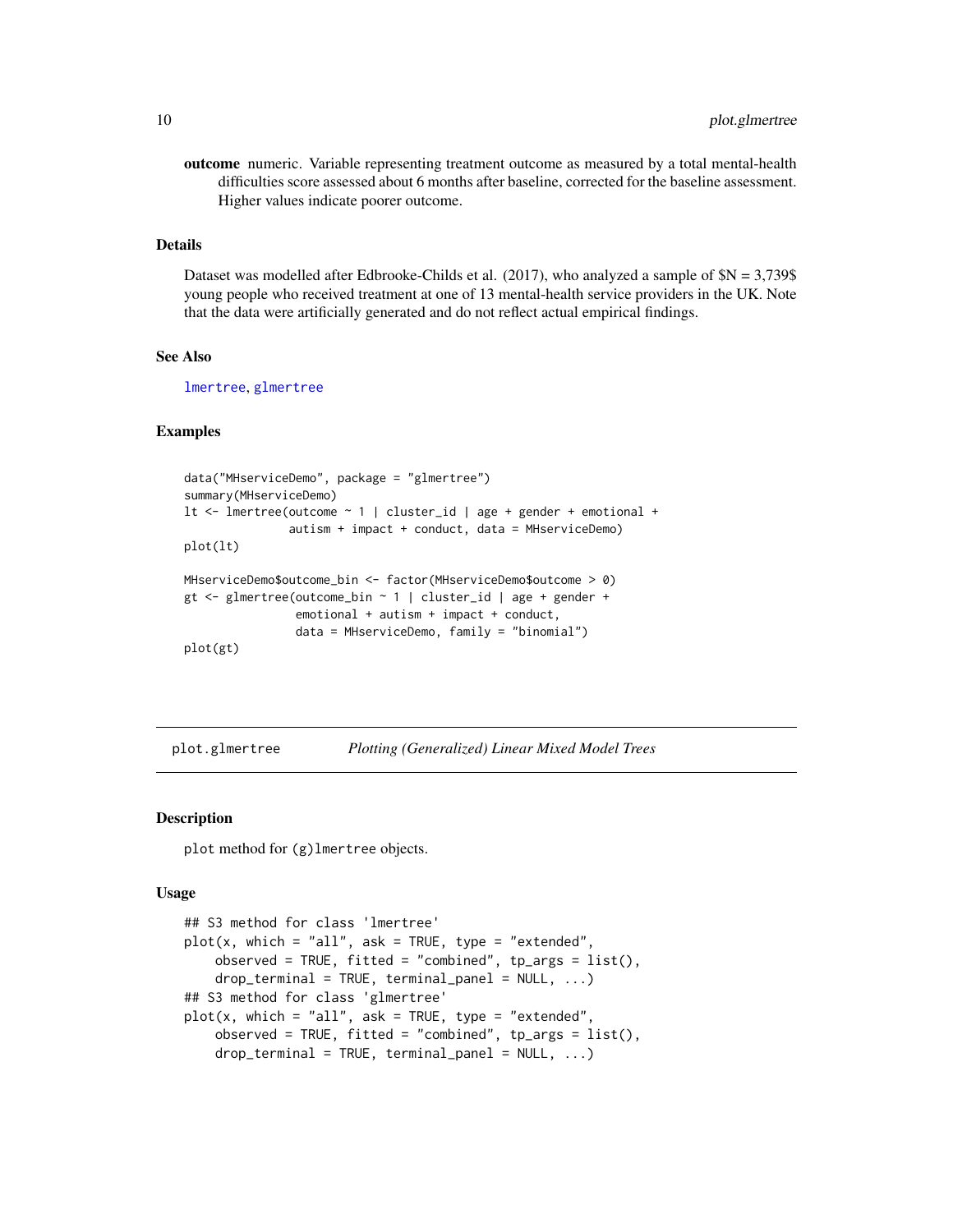## <span id="page-10-0"></span>plot.glmertree 11

## Arguments

| X              | an object of class lmertree or glmertree.                                                                                                                                                                                                                                                                                                                                                                                                                                                                                                                                                             |
|----------------|-------------------------------------------------------------------------------------------------------------------------------------------------------------------------------------------------------------------------------------------------------------------------------------------------------------------------------------------------------------------------------------------------------------------------------------------------------------------------------------------------------------------------------------------------------------------------------------------------------|
| which          | character; "all" (default), "tree", "random" or "tree.coef". Specifies whether,<br>tree, random effects, or both should be plotted. Alternatively, "tree.coef"<br>yields caterpillar plots of the estimated fixed-effects coefficients in every termi-<br>nal node of the tree, but omits the tree structure (see Details).                                                                                                                                                                                                                                                                           |
| ask            | logical. Should user be asked for input, before a new figure is drawn?                                                                                                                                                                                                                                                                                                                                                                                                                                                                                                                                |
| type           | character; "extended" (default) or "simple". type = "extended" yields a<br>plotted tree with observed data and/or fitted means plotted in the terminal nodes;<br>"simple" yields a plottedtree with the value of fixed and/or random effects co-<br>efficients reported in the terminal nodes.                                                                                                                                                                                                                                                                                                        |
| observed       | logical. Should observed datapoints be plotted in the tree? Defaults to TRUE,<br>FALSE is only supported for objects of class lmertree, not of classglmertree.                                                                                                                                                                                                                                                                                                                                                                                                                                        |
| fitted         | character. "combined" (default), "marginal" or "none". Specifies whether<br>and how fitted values should be computed and visualized. Only used when pre-<br>dictor variables for the node-specific (G)LMs were specified. If "combined",<br>fitted values will computed, based on the observed values of the remaining<br>(random and fixed-effects) predictor variables, and their estimated effects. If<br>"marginal", fitted values will be calculated, keeping all remaining variables<br>(with random and/or fixed effects) fixed at their (population and sample) means<br>(or majority class). |
| tp_args        | list of arguments to be passed to panel generating function node_glmertree.<br>See arguments node_bivplot in panelfunctions.                                                                                                                                                                                                                                                                                                                                                                                                                                                                          |
| drop_terminal  | logical. Should all terminal nodes be plotted at the bottom of the plot?                                                                                                                                                                                                                                                                                                                                                                                                                                                                                                                              |
| terminal_panel | an optional panel function to be passed to plot.party(). See party-plot<br>documentation for details.                                                                                                                                                                                                                                                                                                                                                                                                                                                                                                 |
| $\cdots$       | Additional arguments to be passed to plot.party(). See party-plot docu-<br>mentation for details.                                                                                                                                                                                                                                                                                                                                                                                                                                                                                                     |

## Details

The caterpillar plot(s) for the local (node-specific) fixed effects (created when which = "tree.coef") depict the estimated fixed-effects coefficients with 95% confidence intervals, but these CIs do not account for the searching of the tree structure and are therefore likely too narrow. There is currently no way to adjust CIs for searching of the tree structure, but the CIs can be useful to obtain an indication of the variability of the coefficient estimates, not for statistical significance testing.

The caterpillar plot(s) for the random effect (created if which = "ranef" or "all") depict the predicted random effects with 95% confidence intervals. See also [ranef](#page-0-0).

The code is still under development and might change in future versions.

## References

Fokkema M, Smits N, Zeileis A, Hothorn T, Kelderman H (2018). "Detecting Treatment-Subgroup Interactions in Clustered Data with Generalized Linear Mixed-Effects Model Trees". Behavior Research Methods, 50(5), 2016-2034. <https://doi.org/10.3758/s13428-017-0971-x>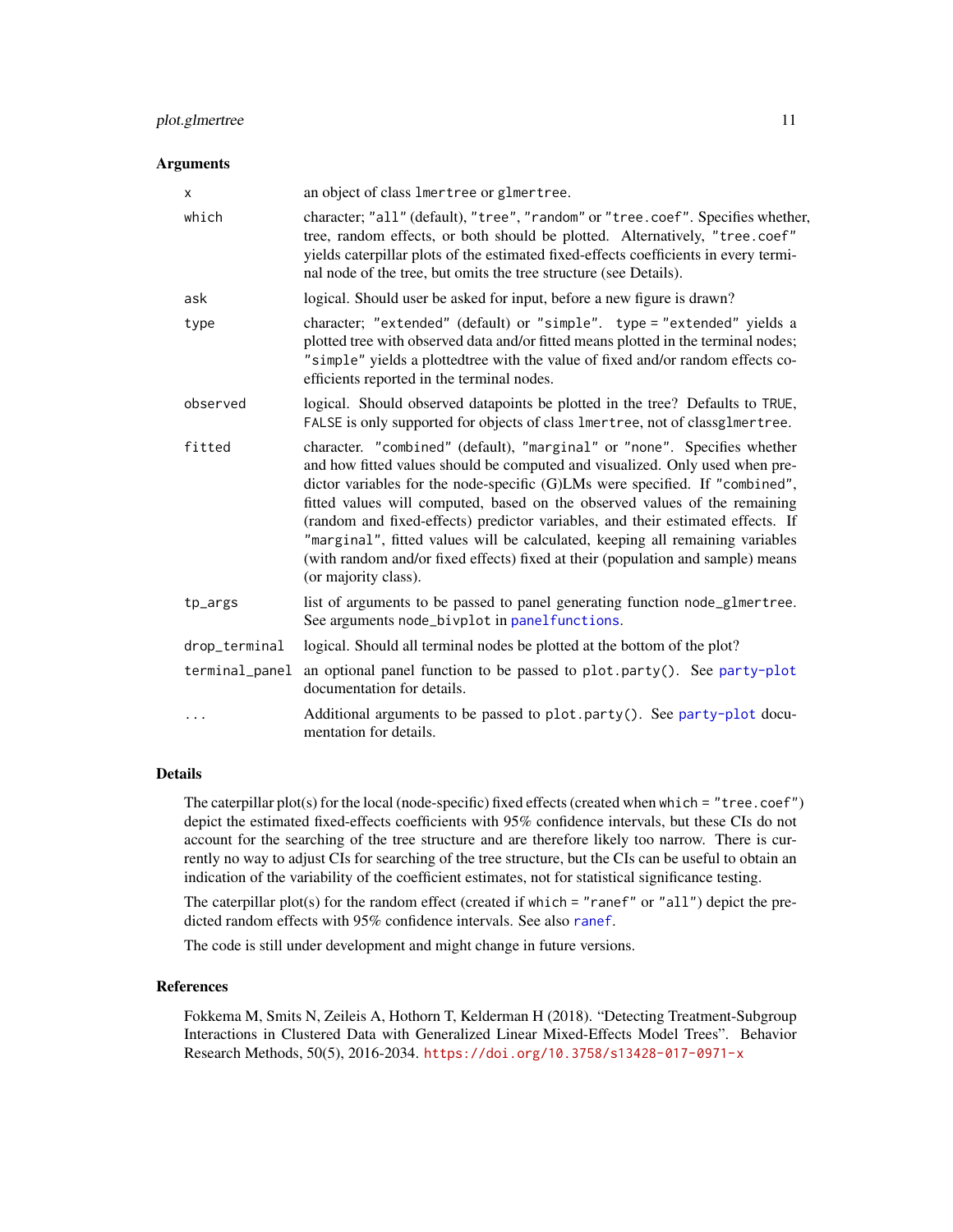## <span id="page-11-0"></span>See Also

[lmertree](#page-3-1), [glmertree](#page-3-2), [party-plot](#page-0-0).

## Examples

```
## load artificial example data
data("DepressionDemo", package = "glmertree")
## fit linear regression LMM tree for continuous outcome
lt <- lmertree(depression ~ treatment + age | cluster | anxiety + duration,
 data = DepressionDemo)
plot(lt)
plot(lt, type = "simple")
plot(lt, which = "tree", fitted = "combined")
plot(lt, which = "tree", fitted = "none")
plot(lt, which = "tree", observed = FALSE)
plot(lt, which = "tree.coef")
plot(lt, which = "ranef")
## fit logistic regression GLMM tree for binary outcome
gt <- glmertree(depression_bin ~ treatment + age | cluster |
  anxiety + duration, data = DepressionDemo)
plot(gt)
plot(gt, type = "simple")
plot(gt, which = "tree", fitted = "combined")
plot(gt, which = "tree", fitted = "none")
plot(gt, which = "tree.coef")
plot(gt, which = "ranef")
```